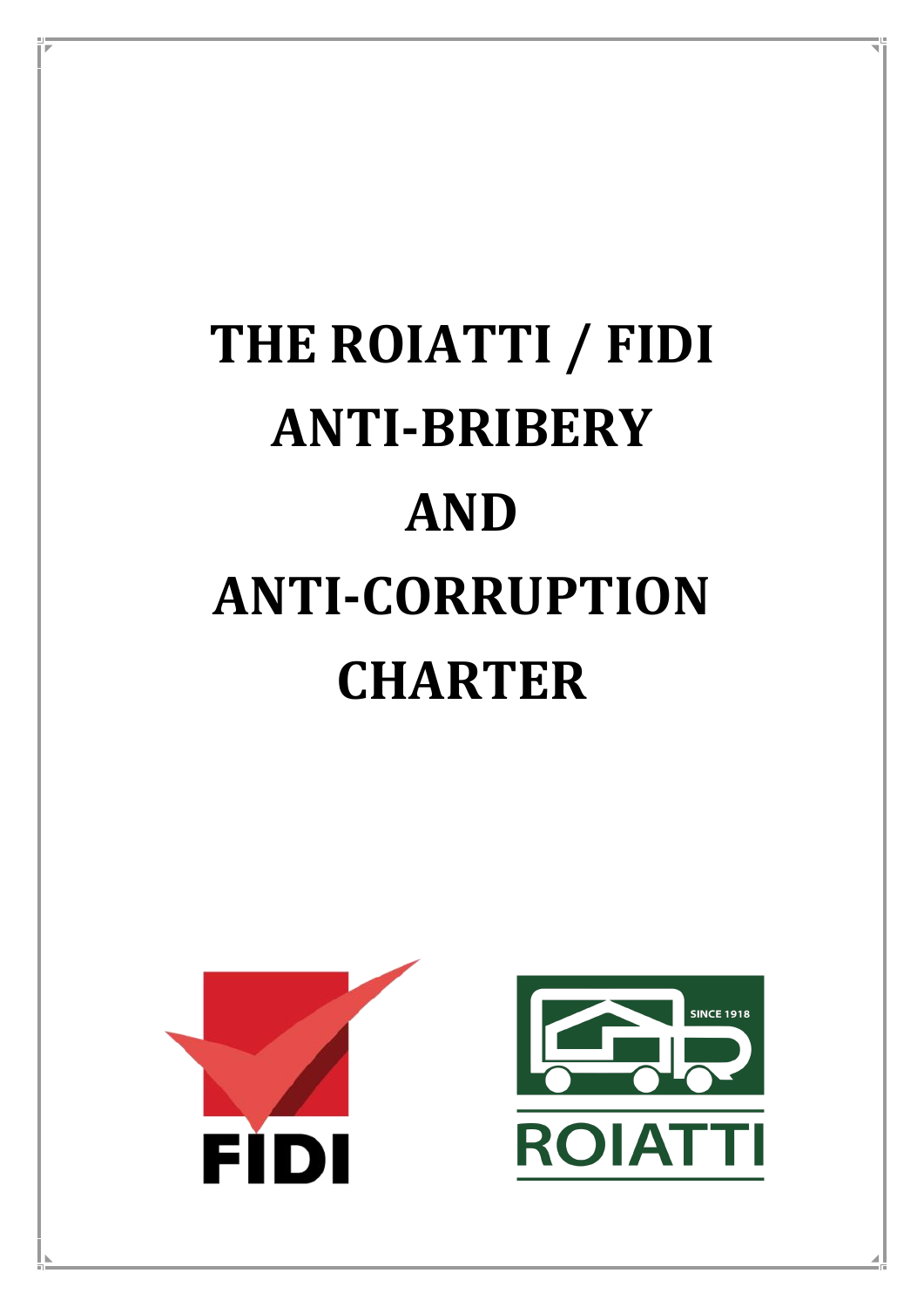## **Leading The Fight against Corruption**

*Roiatti, alongside with FIDI is determined to lead the relocation industry by taking a clear stand against bribery and corruption. By doing so, FIDI will protect the best interests of the industry, the Affiliates and their customers.* 

### **Background**

Membership in FIDI is highly valued by its Affiliates, and to ensure that value continues, all FIDI Affiliates pledge to abide by the highest ethical standards.

This Charter is a declaration of commitment. It will strengthen the FIDI organisation, the FAIM programme, and all Affiliates by making it clear what distinguishes FIDI Affiliates from non-FIDI companies.

All FIDI Affiliates agree to sign and be guided by the Charter's provisions. The Charter covers their employees (whether permanent, fixed-term or temporary) and any associated third parties providing services to or on behalf of the FIDI Affiliates.

The Charter will be integrated into FAIM. The procedural and audit requirements will form part of the FAIM Implementation Manual and the Pre-Audit assessment.

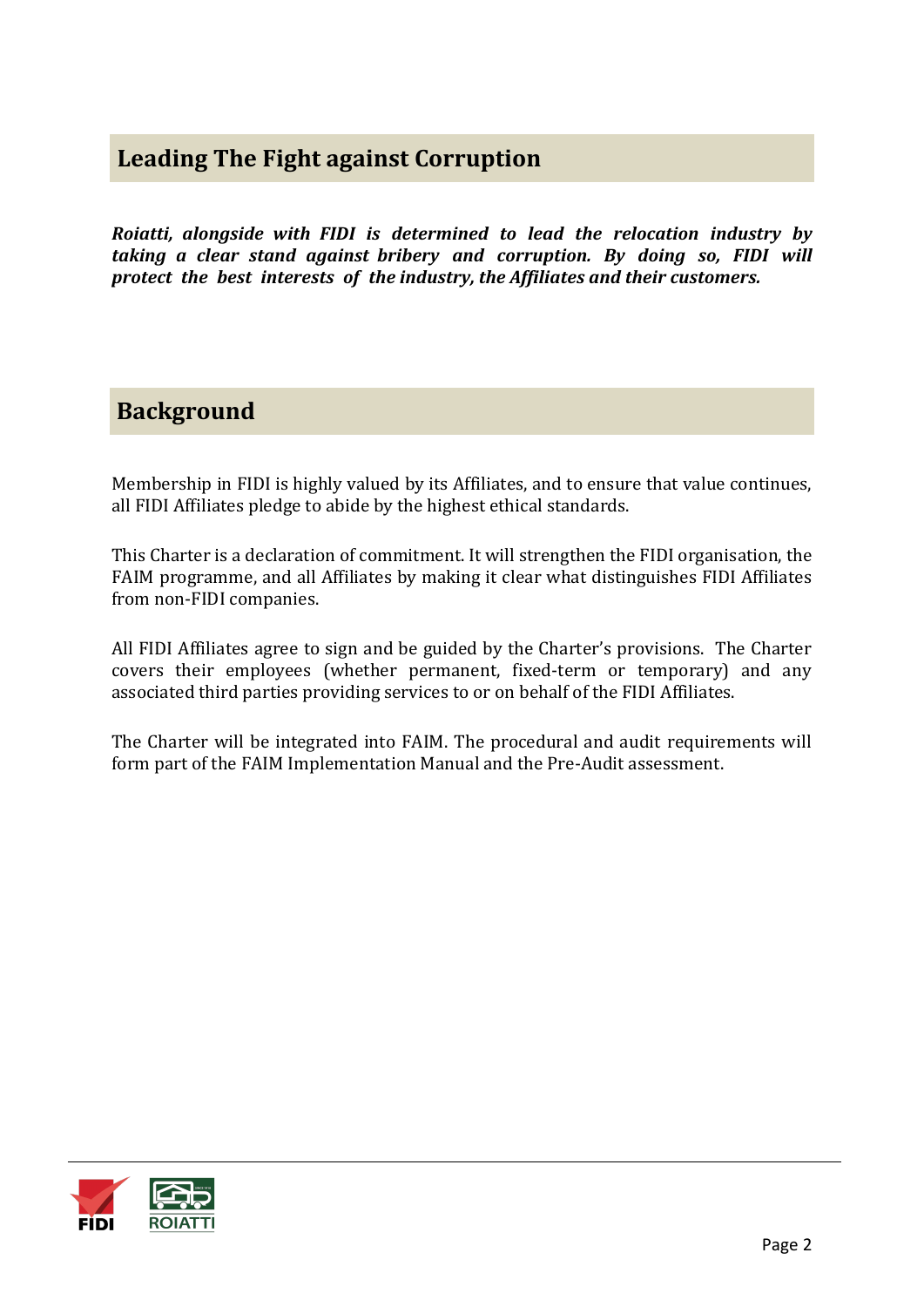# **What Is Bribery?**

Bribery is the offering, promising, giving, accepting or soliciting of an advantage as an inducement for action. It is illegal, and it is a breach of trust.

A bribe is an inducement or reward offered, promised or provided in order to gain a commercial, contractual, regulatory or personal advantage.

## **ROIATTI / FIDI Will Not Tolerate Bribery**

Corruption, bribery or attempted bribery is unacceptable. This applies whether offering a bribe, or accepting a bribe. It is against FIDI's core values of conducting business to the highest legal, moral and ethical standards.

Bribery and corruption are covered by various international laws and statutes. These laws often require companies, including FIDI Affiliates, to have rigorous, pro-active measures in place to detect and prevent corrupt practices.

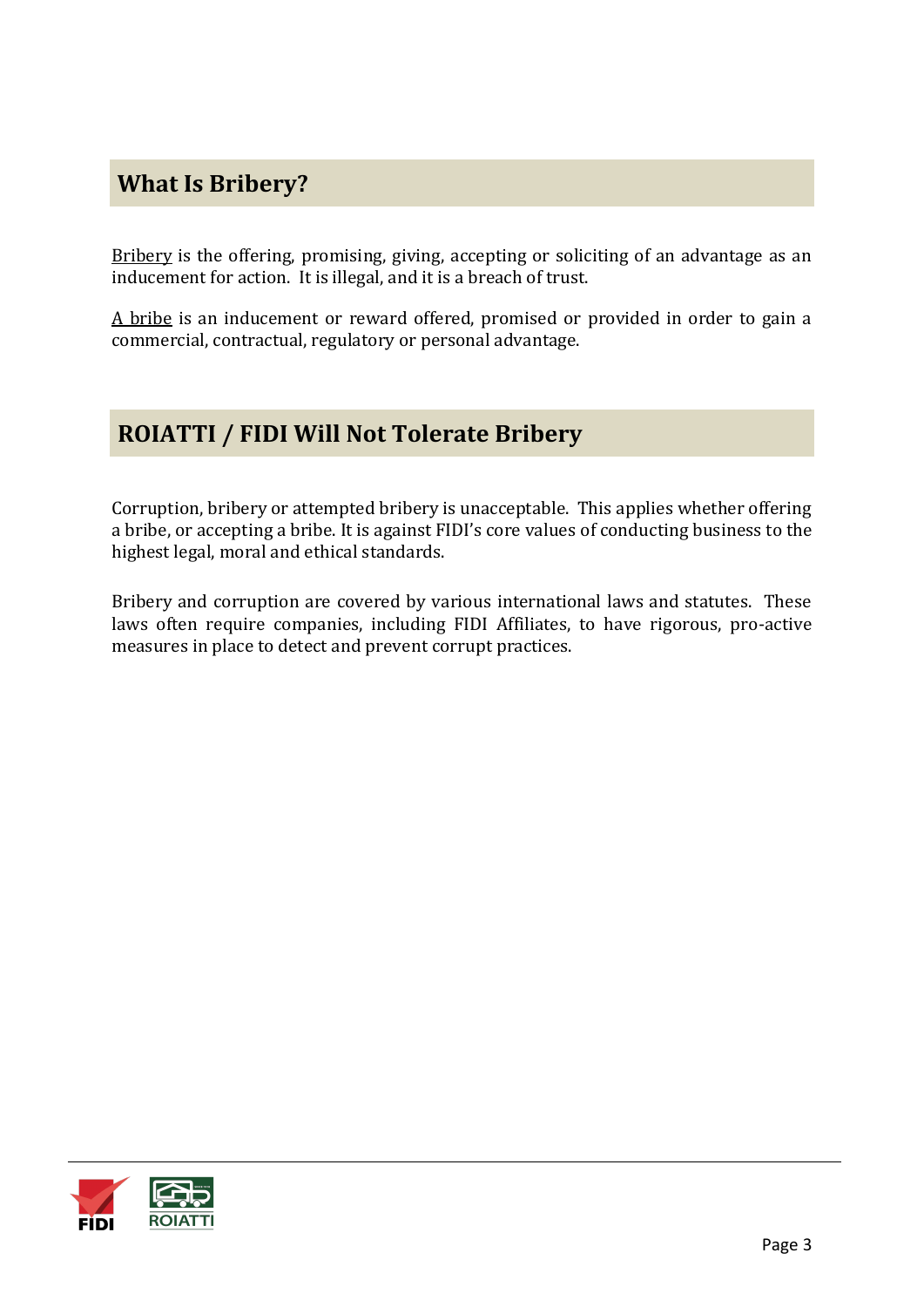## **Charter Statement**

#### **Undertaking by all FIDI Affiliates with immediate effect**

All FIDI Affiliates commit to legal and ethical behaviour, and to refrain from doing anything that will harm the interests of FIDI, other affiliates, clients, or the industry. FIDI and its Affiliates will take steps to ensure they are fully informed of applicable regulations and will monitor their employees and business partners to ensure full and continual compliance.

#### **Legal compliance**

Roiatti and all FIDI Affiliates will ensure that they are aware of all applicable laws countering bribery and corruption in all the jurisdictions in which they operate, and that they will obey and uphold those laws.

The laws that apply to particular international business activities include those of the countries in which the activities occur as well as others that - like the US Foreign Corrupt Practices Act (FCPA) and the UK Bribery Act 2010 - govern the international operations of national companies and citizens in respect of their conduct both at home and abroad.

We, as a FIDI affiliated company, have to ensure that we are aware of, and are complying with, applicable laws.

#### **Ethical behaviour**

As a demonstration of its commitment, Roiatti, FIDI and its Affiliates pledge to take a zero-tolerance approach to bribery and corruption. At all times, FIDI and its Affiliates will act professionally, fairly and with the utmost integrity in all business dealings and relationships. This will apply wherever they operate.

#### **Commitment to the values of FIDI**

This Charter will be formally integrated into the FAIM quality standard.